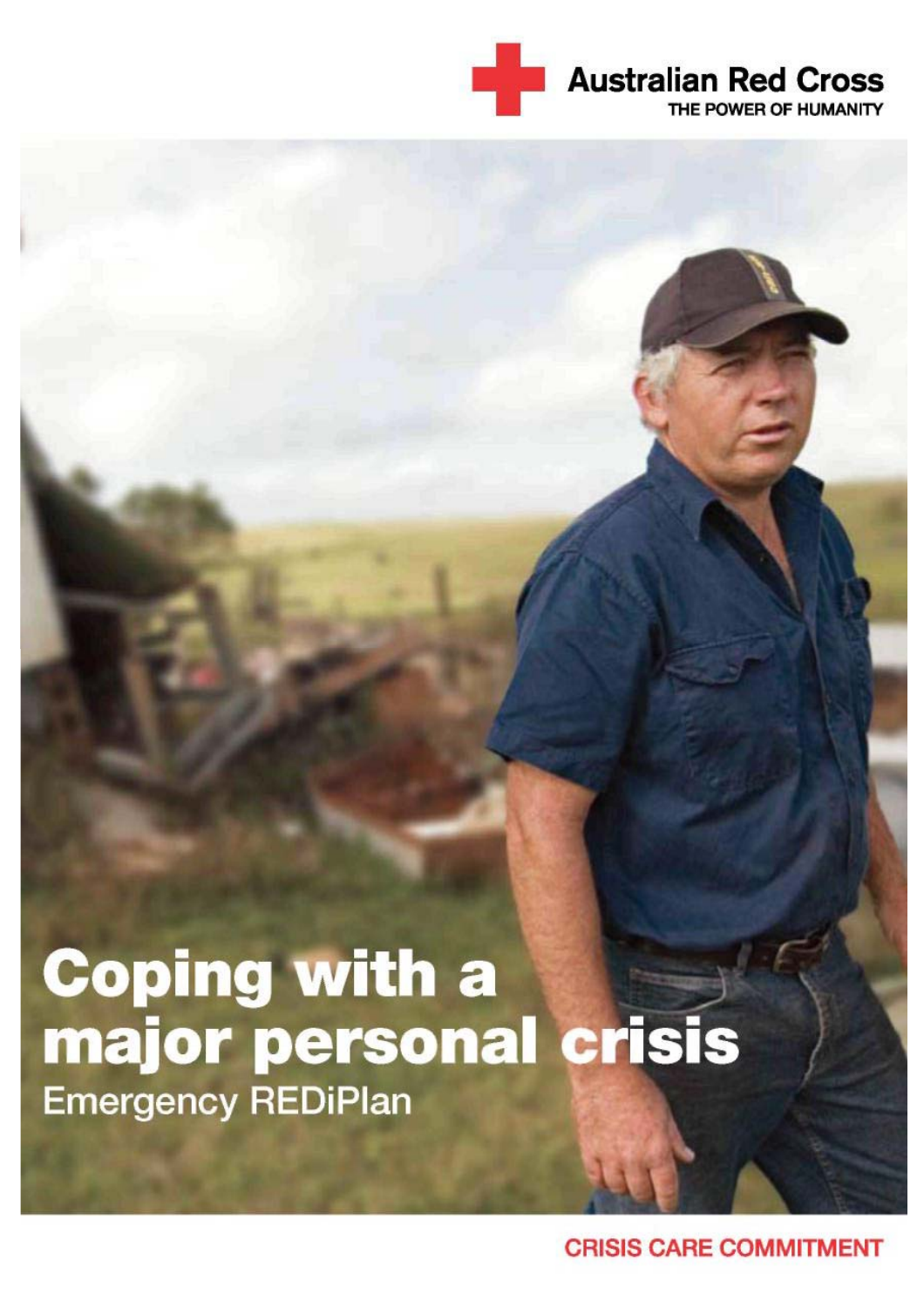Emergency REDiPlan is made possible by the generous support of

### **FIRST NATIONAL FOUNDATION**

Original content compiled by Dr Paul Valent, Dr Ellen Berah, Dr Julie Jones, Ruth Wraith and Rev John Hill. Updated by Ruth Wraith and John Richardson, June 2008.

The Red Cross Emergency REDiPlan project provides people with general information to help them deal with the effects of an emergency.

This information booklet is designed to help people deal with the effects of a major personal crisis but necessarily contains only information of a general nature that may not be appropriate in all situations.

Before taking any action you should independently consider whether that action is appropriate in light of your own circumstances.

**Emergencies by their very nature are disruptive and can be very stressful. What you, your family or friends have experienced is a unique and personal event. It's normal to have a range of feelings in reaction to an abnormal situation like this.**

**With time, and some simple steps, most people will cope well with the stress of the emergency. Some people may need additional help to get through. This booklet contains information about some of these reactions and suggests ways to cope after an emergency.**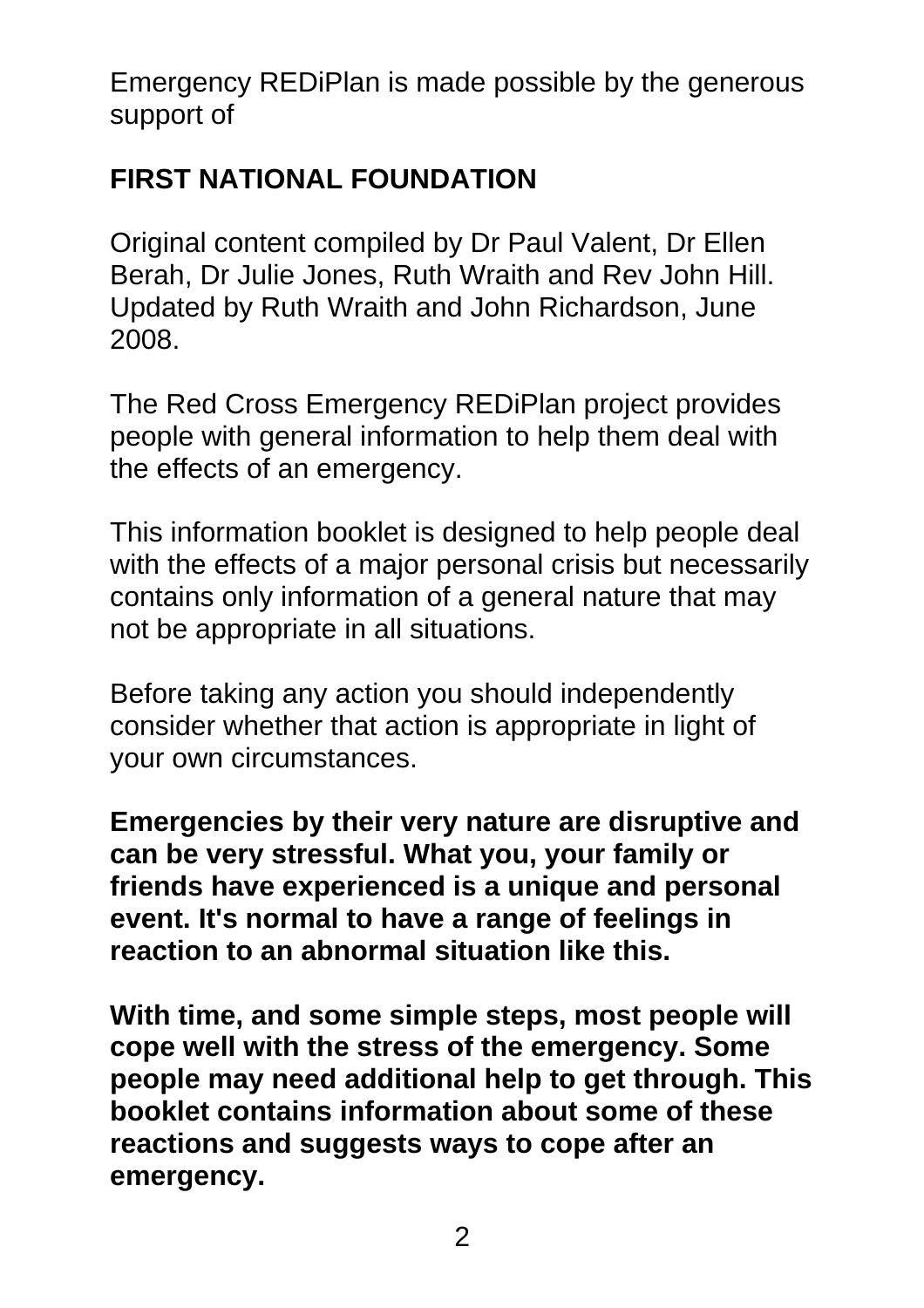# **Contents**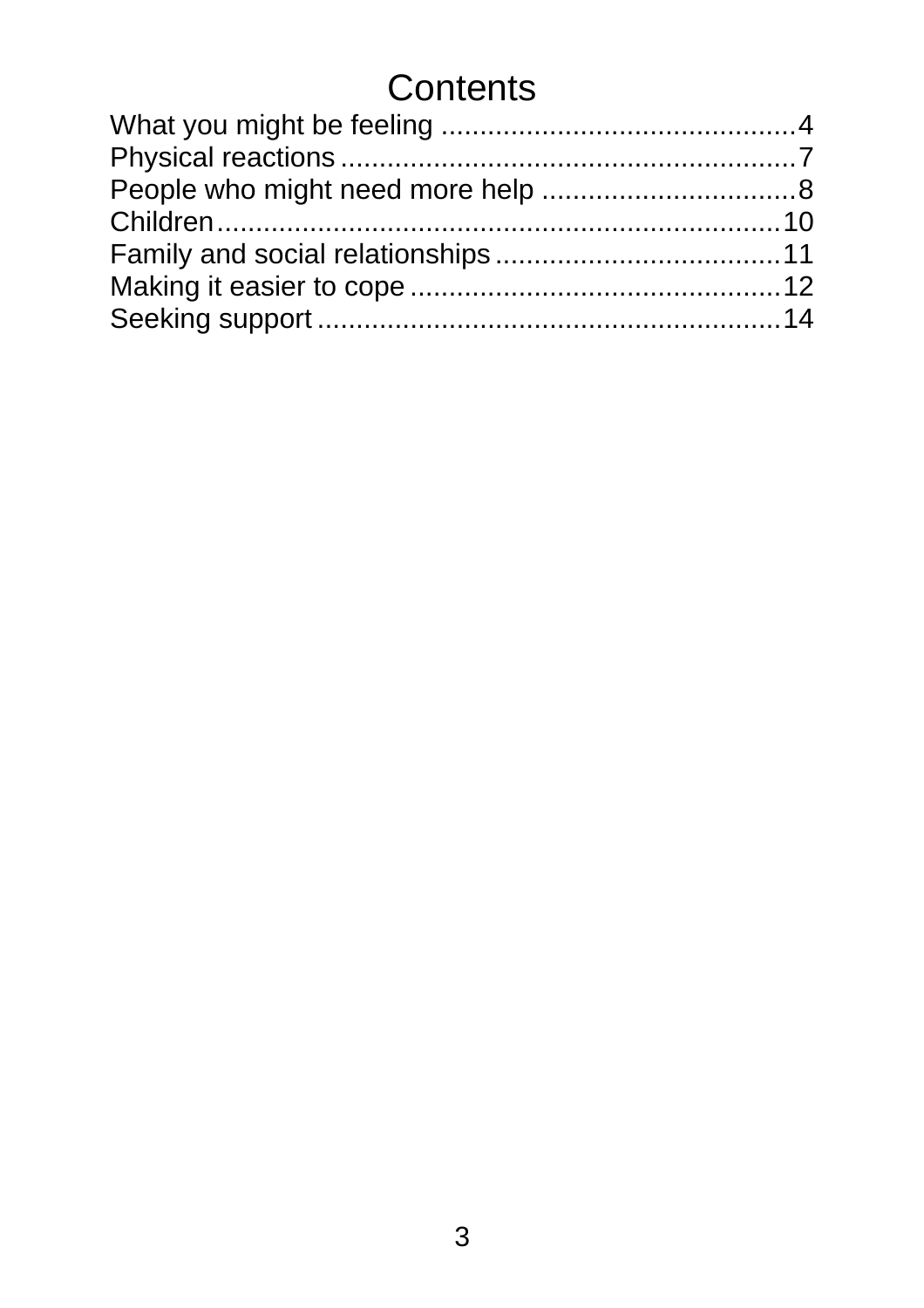#### <span id="page-3-0"></span>........................................................................................4

# **What you might be feeling**

**You will most likely have a range of feelings after a major crisis. Expressing your emotions does not mean you are out of control, weak or having a nervous breakdown.** 

**Remember these feelings—even the most intense ones—will usually only last for limited periods.**

Some common feelings you might have:

## **shock and disbelief**

• the event may seem unreal, like a film or a dream

#### **numbness**

• your emotions may be cut off

#### **fear**

- of death, injury or harm to yourself or family and friends
- of being left alone, or having to leave loved ones
- of breaking down or losing control
- of a similar event happening again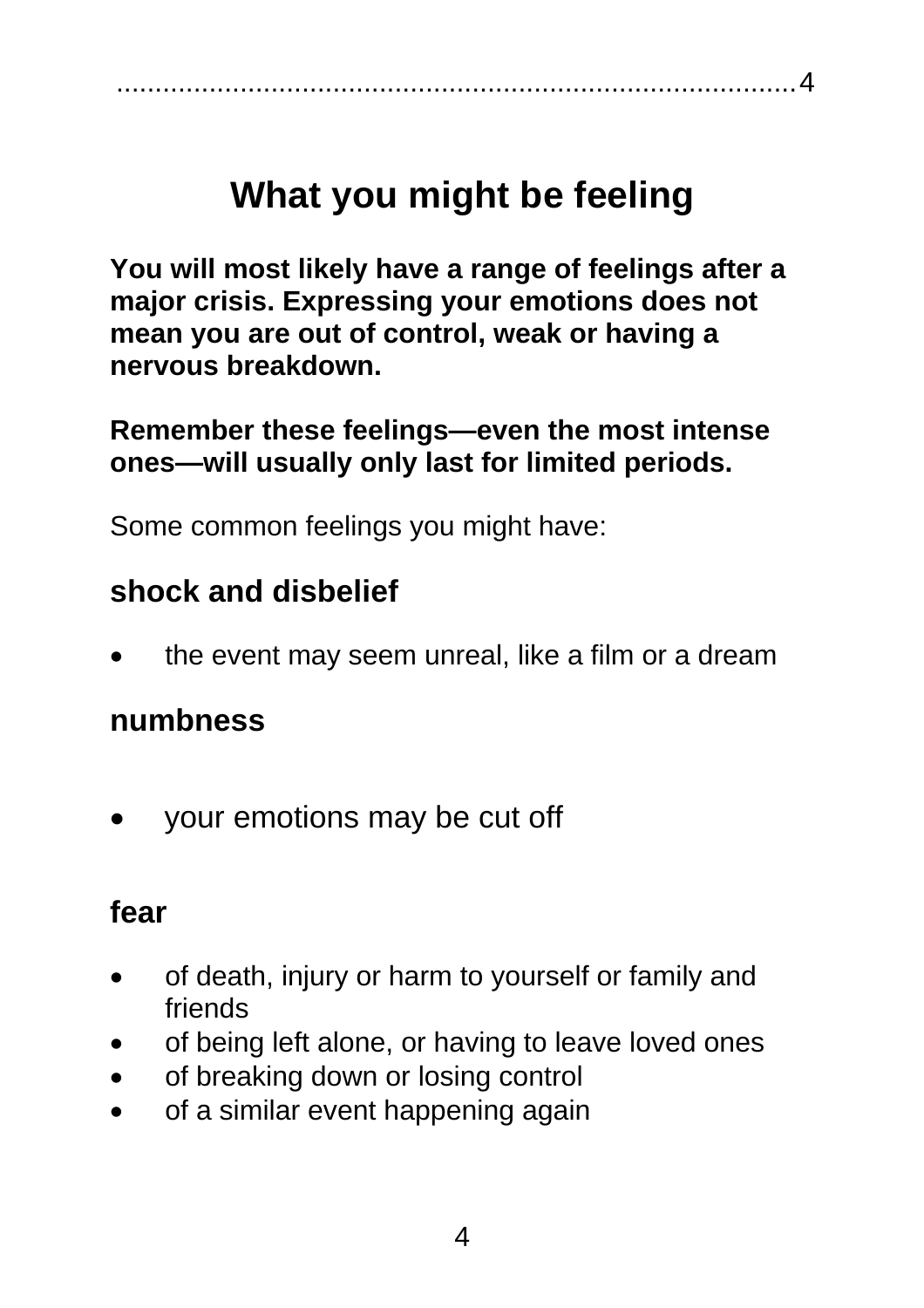# **helplessness**

• crisis can reveal human frailty (as well as strength)

# **longing**

- for all that is gone
- for things that won't happen because of the event

# **guilt**

- for not helping or saving others
- for being alive and uninjured
- for being better off than others

## **regret**

• for things you did or didn't do or weren't able to do ........................................................................................5

#### **These feelings are common and normal. Allowing yourself to express them will help with healing.**

## **shame**

- for not having felt or reacted the way you would have wished
- for having been helpless or emotional
- for having needed others

# **euphoria**

- joy of survival, excitement
- feeling close to everyone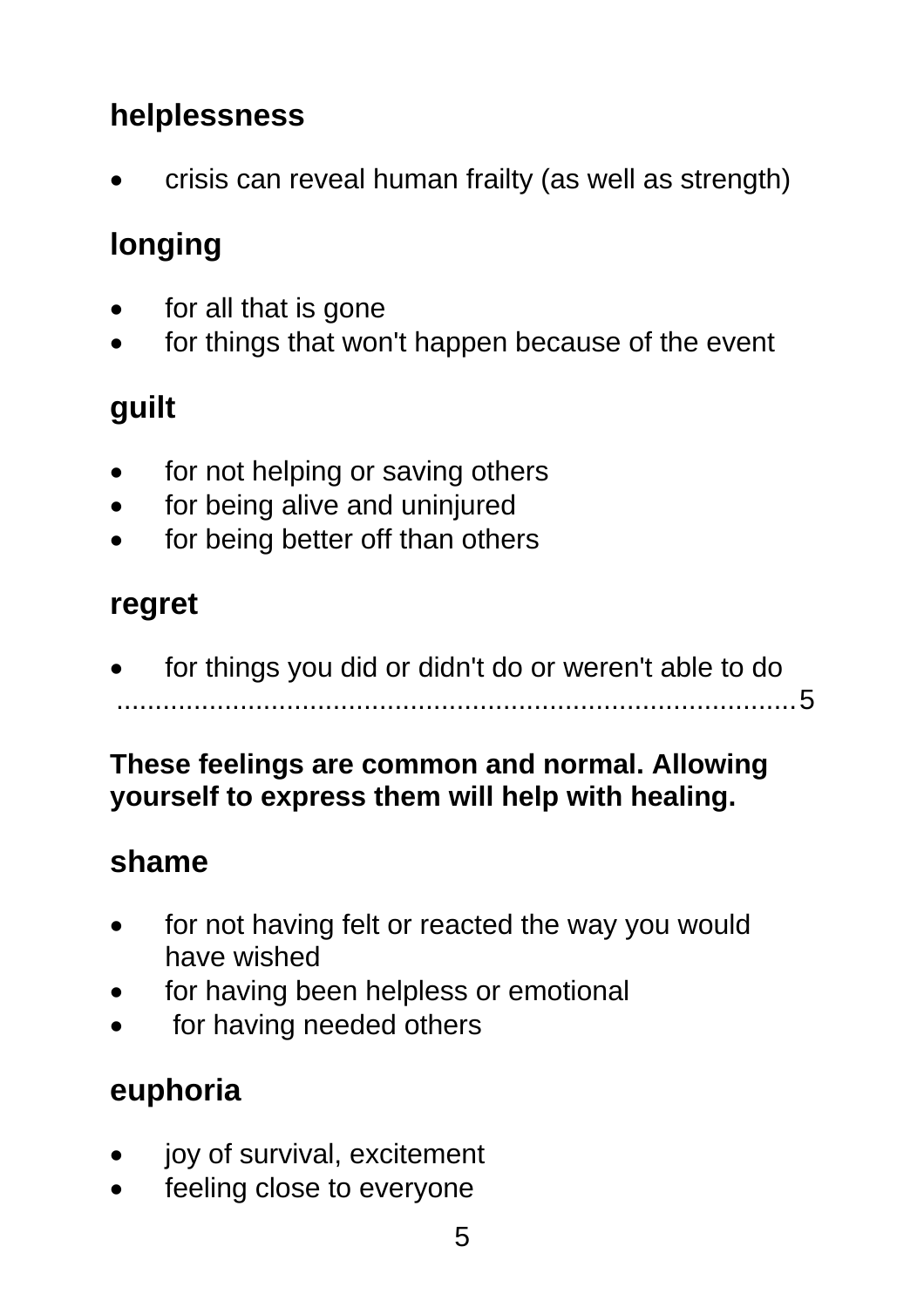## **anger and frustration**

- about what happened
- at whatever you believe caused it or allowed it to happen
- at the injustice and senselessness of it all
- at the shame and indignity of it all

## **disappointment**

feeling let down

### **hope**

- for the future
- for better times.

Sometimes people block feelings fearing they are too painful, often by being over-busy. Constantly pushing feelings and memories out of your head may lead to loss of memory or concentration and fuzziness of the mind.

You may not be able to express or deal with your feelings immediately— you may take months or even years to fully experience them. The earlier you are able to deal with your feelings, the sooner healing can begin. Prolonged blocking of feelings may lead to difficulties.

If these feelings continue for an extended period you should seek professional help.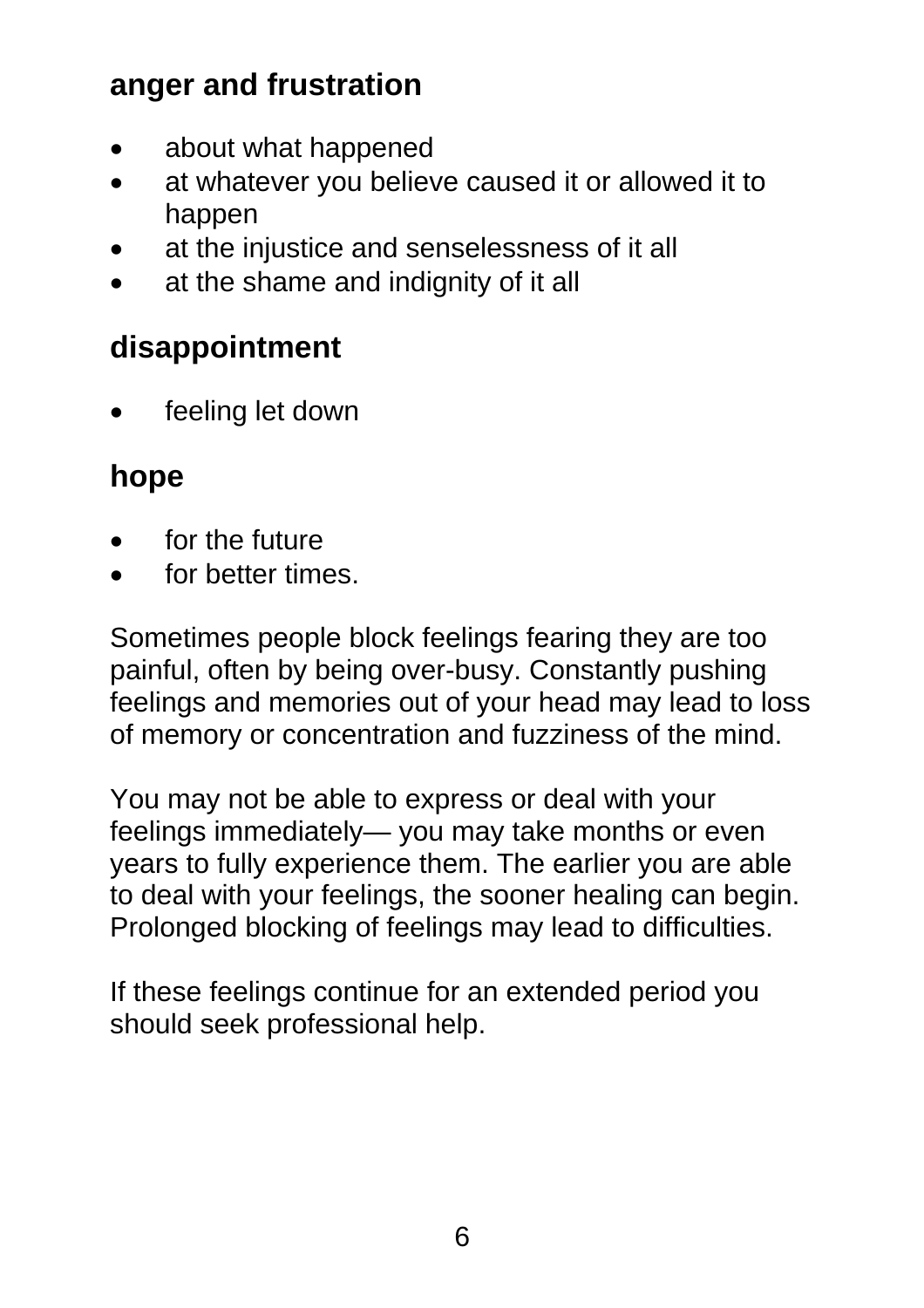# <span id="page-6-0"></span>**Remembering and memories**

The events and feelings may return to you in your thoughts, daydreams, images, flashbacks, dreams and nightmares. You may remember past crises. These are normal ways to work your way through the impact of the event.

........................................................................................6

# **Physical reactions you might have**

**Your body, as well as your mind, may be affected by the event—immediately after and sometimes months later. Your physical health can affect your state of mind.** 

# **Do your best to take care of yourself physically - illness frequently occurs when you are run down.**

Common reactions include:

- tiredness, sleep issues
- shakes, dizziness, palpitations
- difficulty in breathing, choking in the throat and chest pains
- nausea, diarrhoea, vomiting
- muscular tension or pain, headaches, neck or back pain
- menstrual disorders. Miscarriages may occur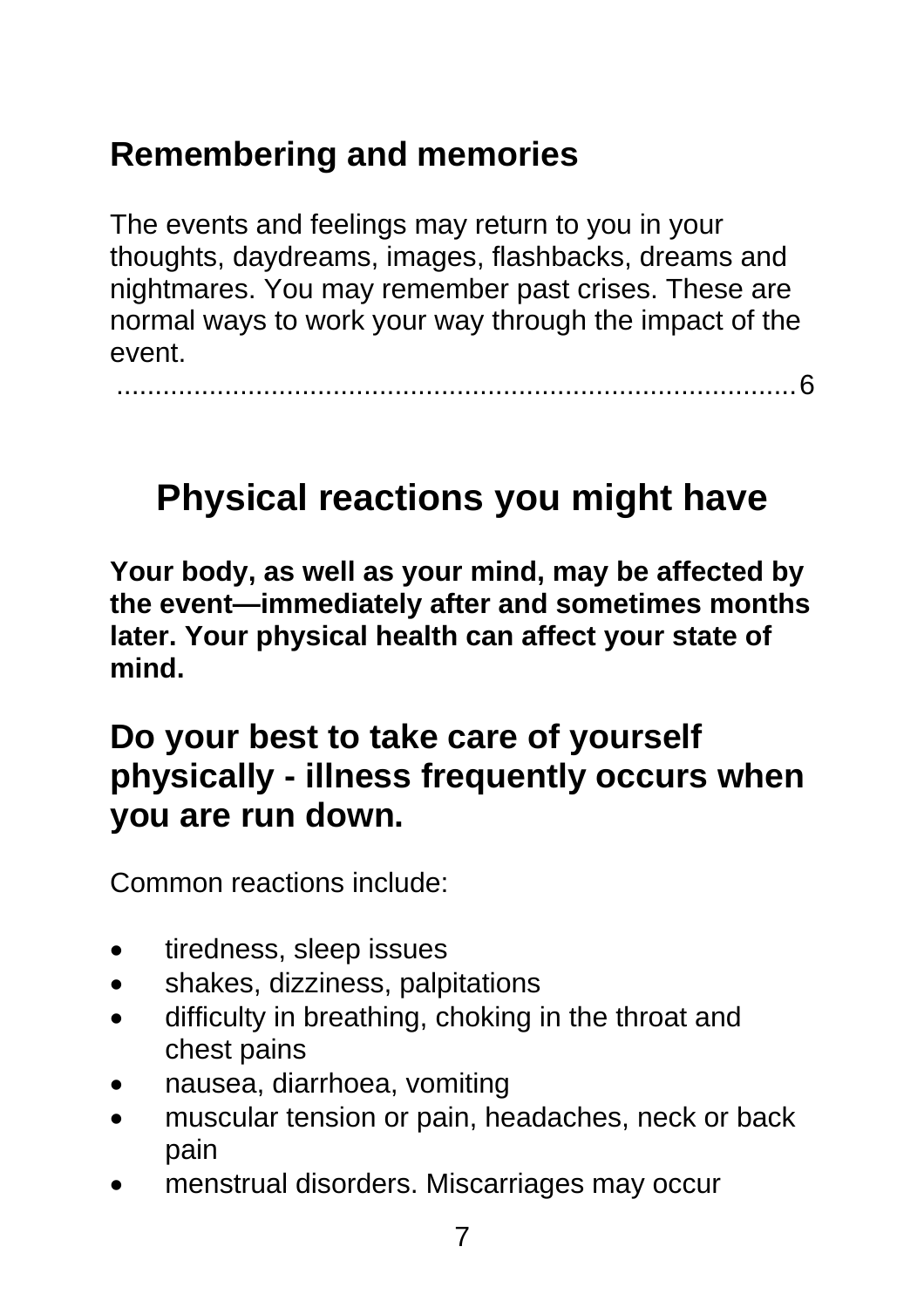- <span id="page-7-0"></span>• increased or decreased sexual desire or activity
- significant change in diet
- weight gain or loss
- inability to concentrate.

Some people increase alcohol, coffee or drug consumption after an event. Accidents are more frequent after intense stress. Pregnancies are more common after some crises.

........................................................................................7

# **People who might need more help**

Some people may find it more difficult to adjust to life after the event, and may require more support from their community.

- people who have been evacuated or separated from family and friends
- those who are more physically isolated
- those newly arrived to an area, including recent migrants or people from a refugee background
- people who are unwell, either prior to or as a result of the event
- people with a physical or intellectual disability living in the community with support
- people with significant financial losses
- people who have been injured or witnessed a traumatic event.

A crisis may be more intense for people who have suffered heavily or been particularly involved.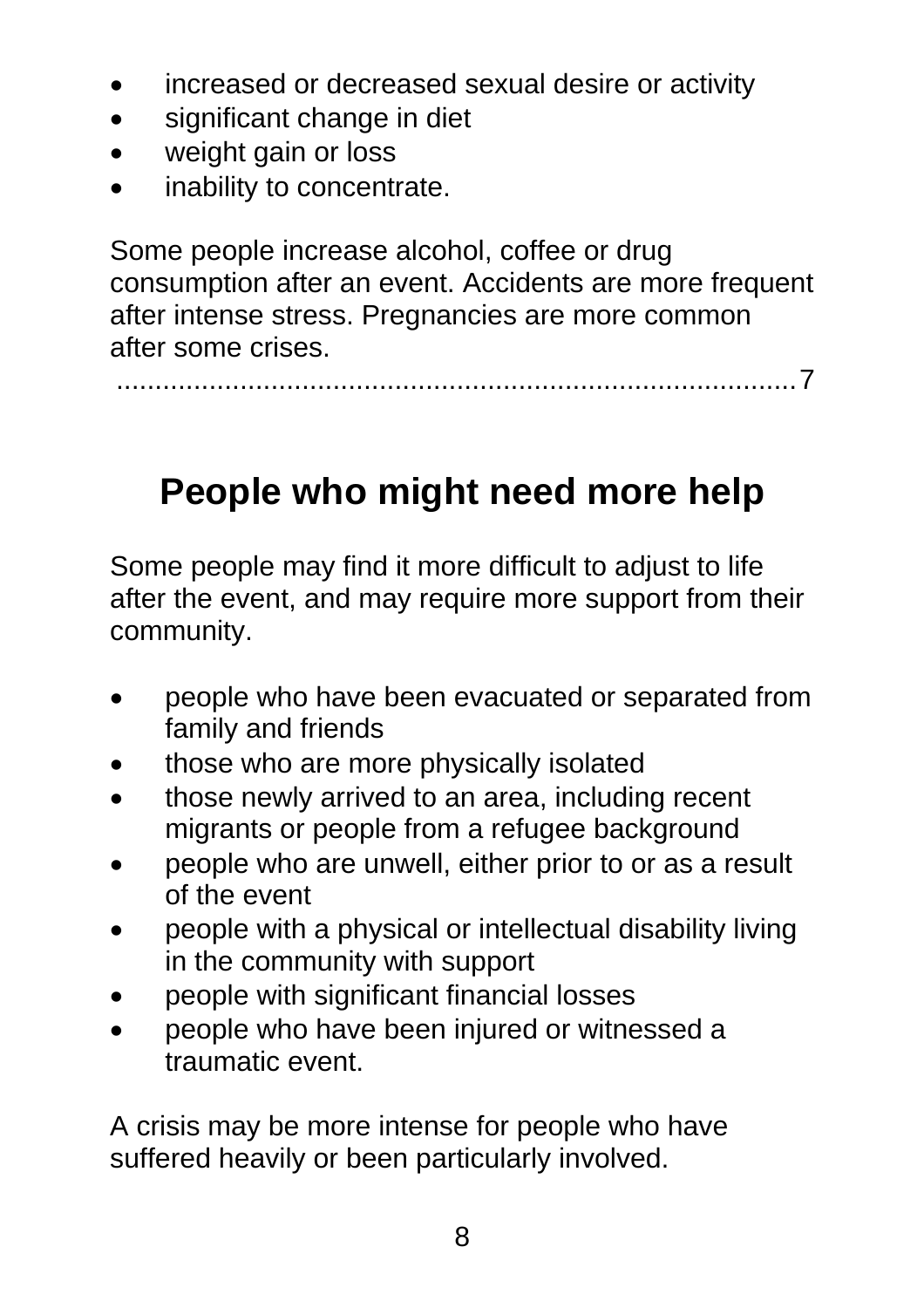# **Bereaved**

Bereavement can be especially difficult when deaths were multiple, sudden or violent, a child or young person died, the body was not found, or when the relationship with the deceased person was difficult.

High profile events can also take on a community dimension, where the public also grieves for the deceased. This public grief often subsides quickly after public memorial services, leaving the directly affected people to cope within their own circle of family and friends.

# **Emergency workers, volunteers or helpers**

The responsibility of helping out in an emergency can give people stronger reactions, especially those who gave deeply of themselves, came into close contact with the injured, dying or dead, felt they failed to do their job properly, or experienced "burn-out".

# **Elderly**

Elderly people may find it harder to readjust because of reduced energy, increasing frailty and limitations on social and economic resources required to rebuild their lives.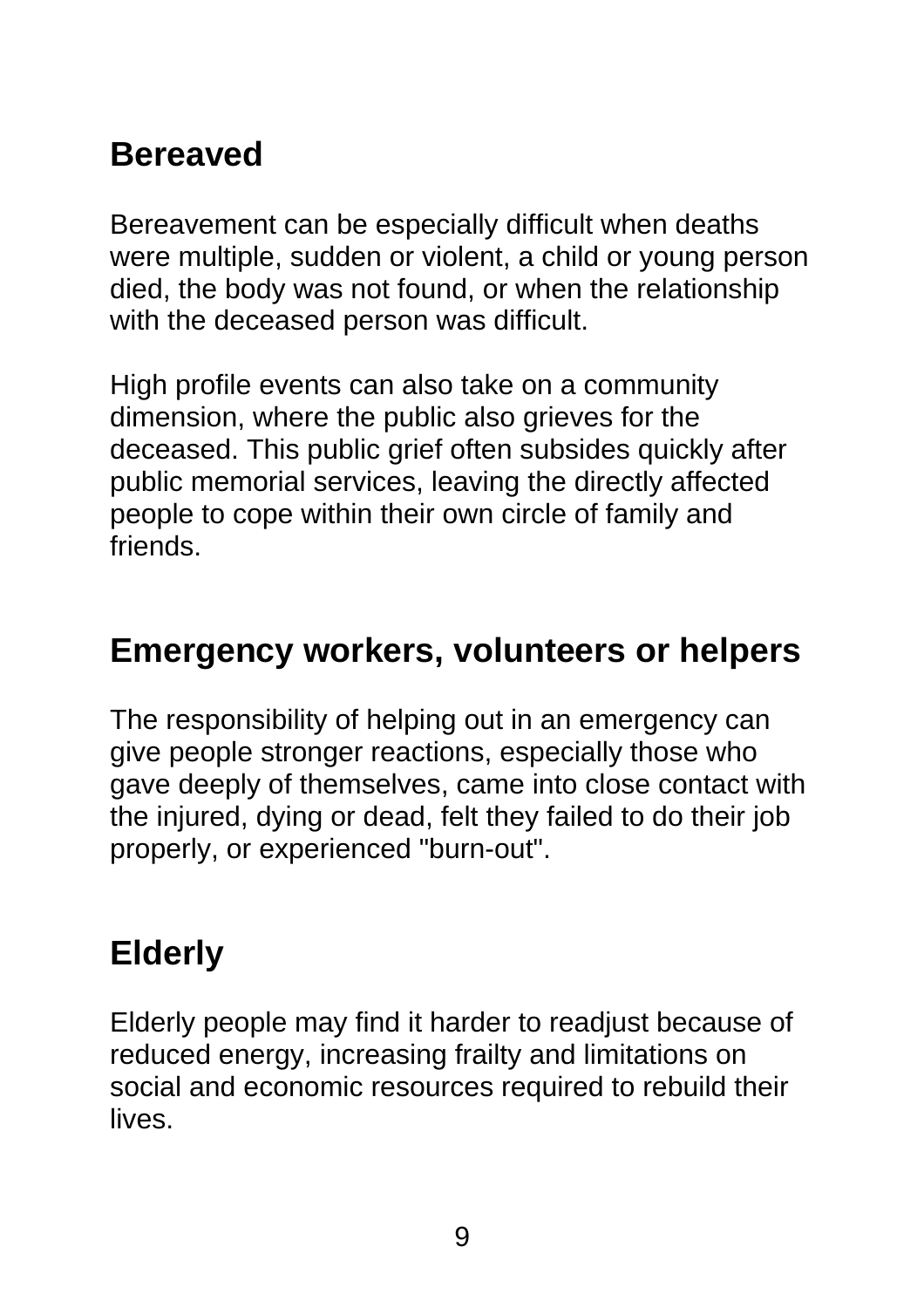#### <span id="page-9-0"></span>**Constructive activities like drawing, playing and talking can help children to express their feelings.**

........................................................................................8

# **Children**

Children also experience emotional and physical responses to crises. Their imaginings and nightmares can add to their fear after an event. Sometimes children show their distress by behaving in ways they did when they were younger, such as clinging.

These behaviours may be a burden on already stressed parents, but be aware that children need the closeness and comfort of their families. They need to be understood, believed and given honest explanations of the event. Children need reassurance about their own and their family's safety, and to know that they did not cause the event.

It is important to make sure that children of all ages are not exposed to horrific images in the media, including on internet chat room sites. Be mindful of what they also might be exposed to listening to adult conversations and in the school yard. If you have concerns talk to your child's teacher or your GP.

Kids Helpline provides confidential anonymous counselling for young people aged five to 25–1800 55 1800 or **www.kidshelp.com.au**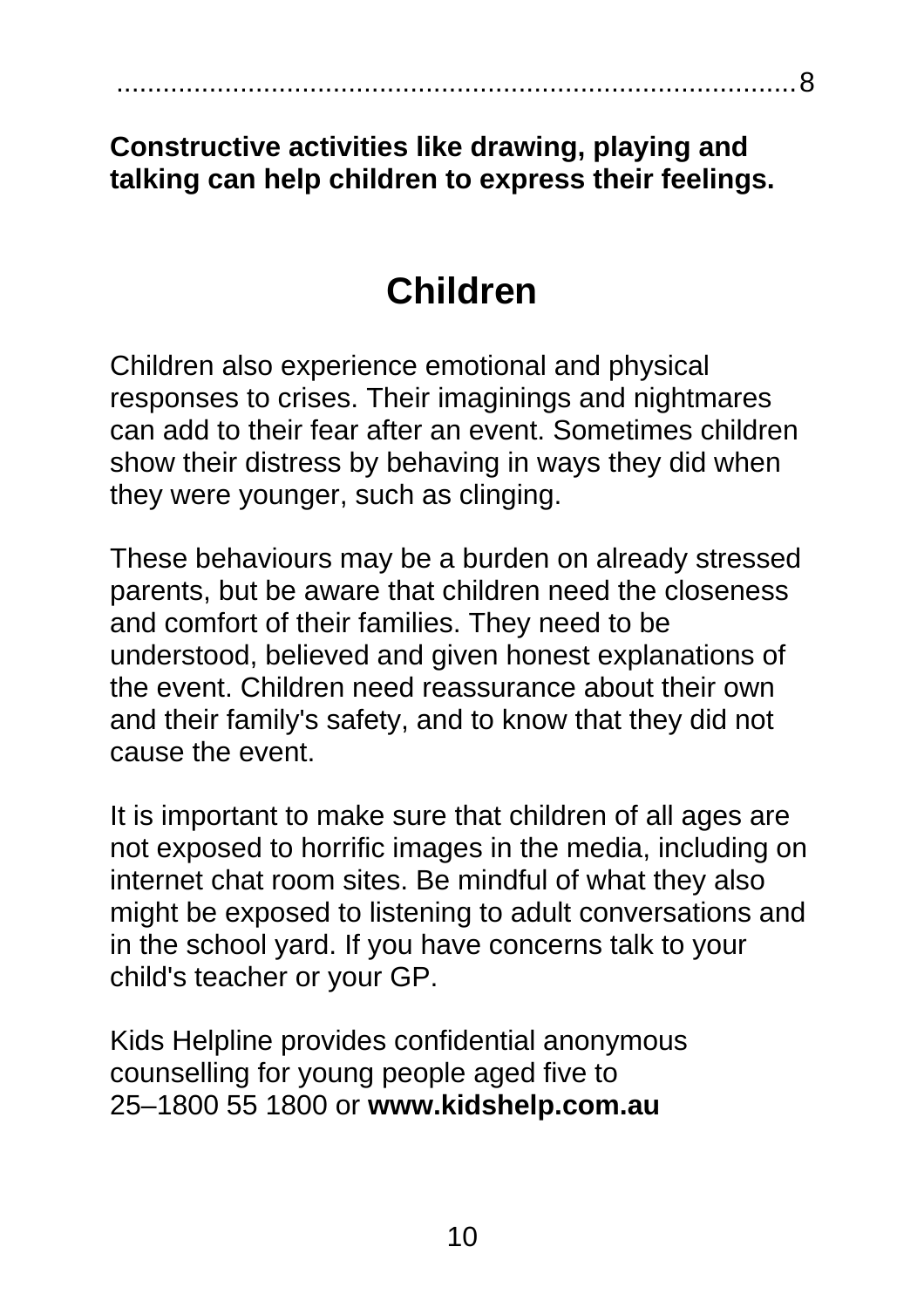# <span id="page-10-0"></span>**Family and social relationships**

Emergencies may put stress on existing relationships within the family and friendship circles. You might feel that your friends and family just can't understand; they weren't there. Common reactions to these feelings can include anger, conflict, jealousy and on rare occasions, violence.

Some friendships won't prove to be as supportive as you expected; others may be surprisingly stronger.

In some cases you may form new friendships and relationships, particularly with people with whom you shared the event.

**If you're feeling stressed try:**

- **slow and deep breathing**
- **tensing and relaxing your body**
- **stretching**
- **going for a walk**
- **listening to relaxing music.**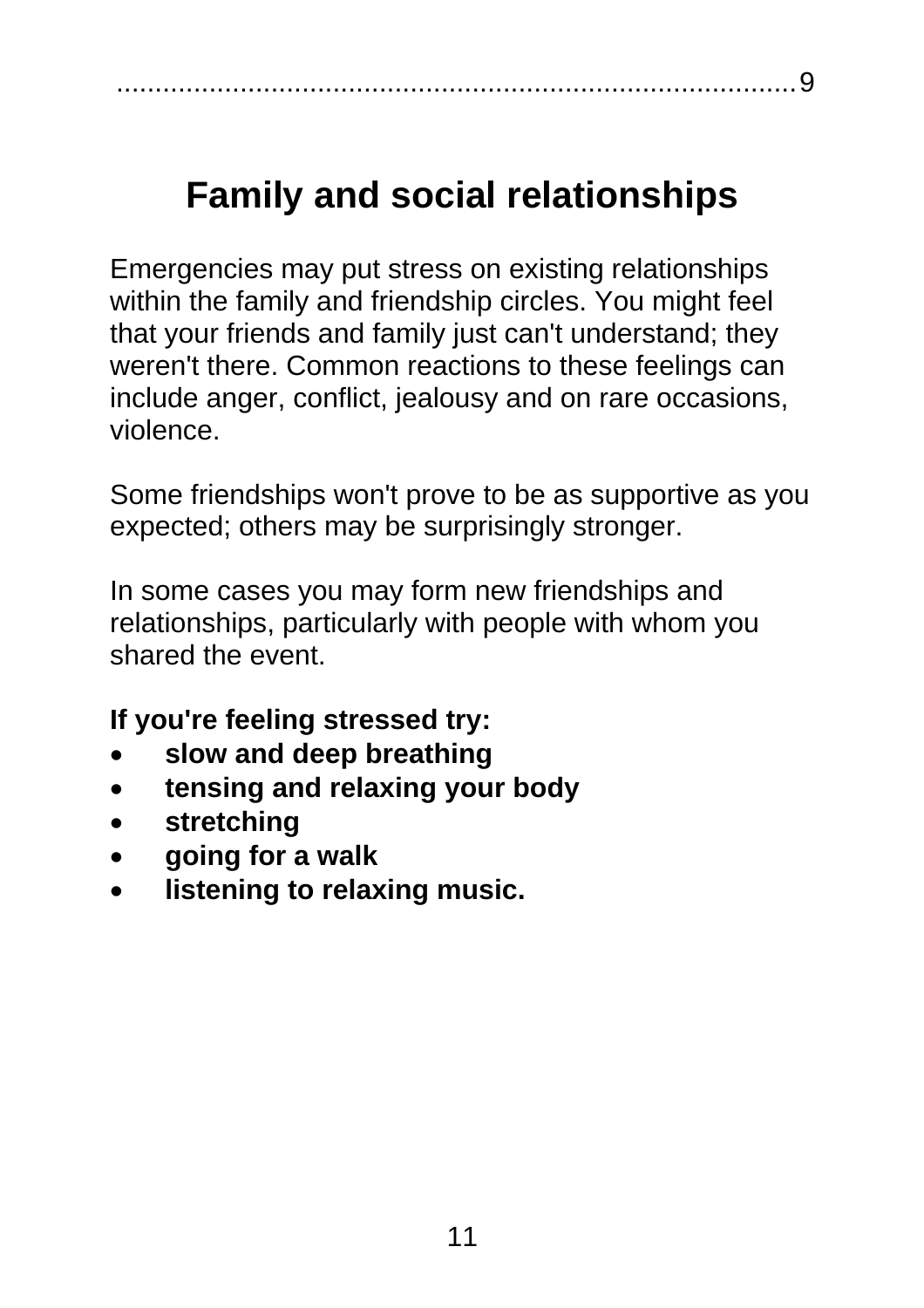# **Making it easier to cope**

<span id="page-11-0"></span>There are things you can do to make the events and feelings easier to bear:

## **doing things**

• do things that are active and useful (just be careful to avoid over-activity)

## **facing reality**

face reality even if it is painful: return the scene, inspect damage, visit the injured and in the case of the death of someone you love, view the body or attend the funeral

#### **talking**

talk about your experiences and how you feel, and make time to listen to others

#### **reducing exposure**

reduce your exposure to the television, internet, newspaper or radio

#### **receiving support**

• be open to receiving support and comfort, spend time with family or friends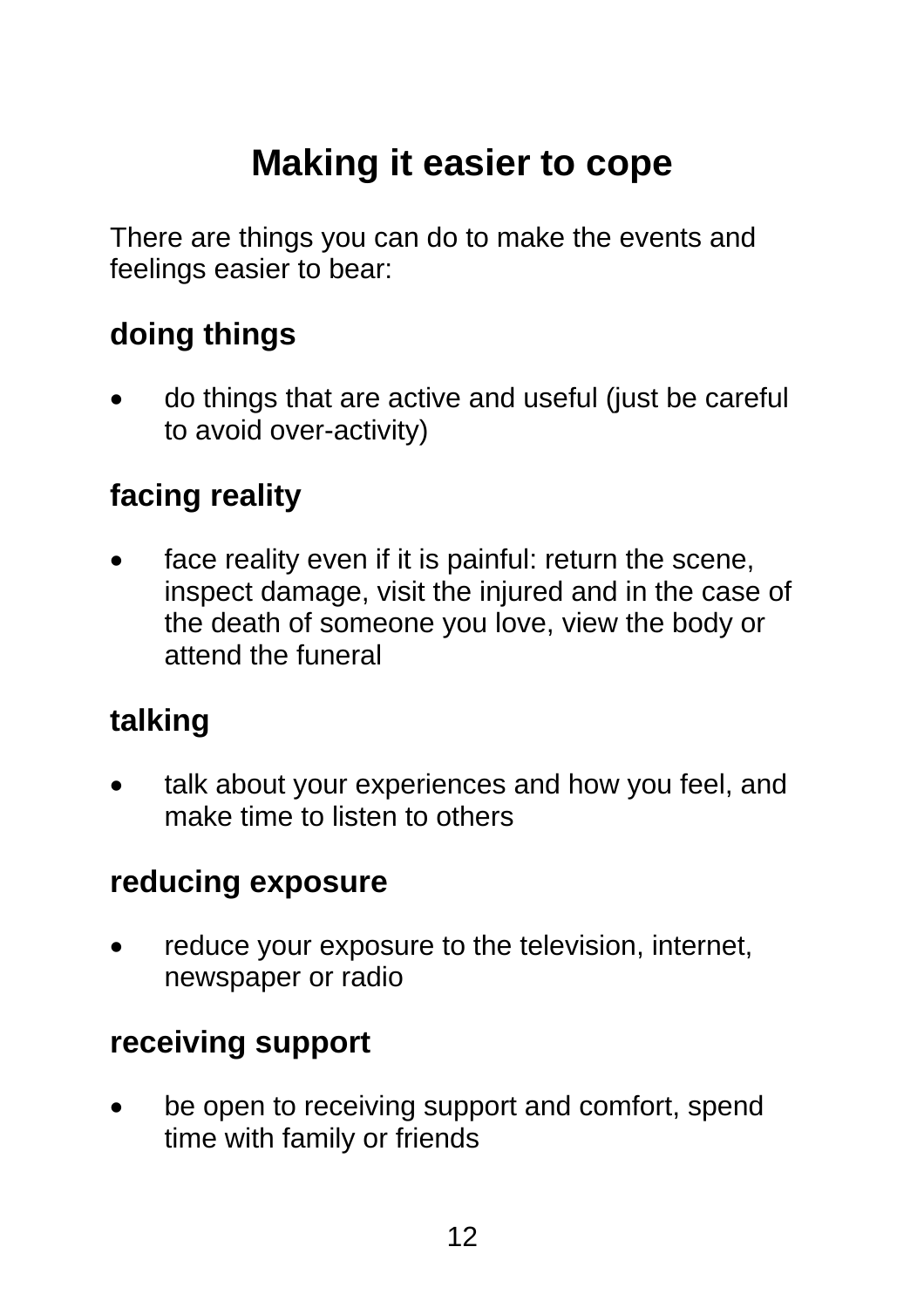## **making time**

• make time and space to be alone with your thoughts and feelings

#### **exercising and resting**

exercise, and make time for rest and recreation to maintain your physical and mental health, and get enough sleep

### **getting back into routine**

• return to everyday routines and familiar activities as soon as possible–even in small ways.

......................................................................................10

# **Do's**

- do allow yourself time to talk, be angry, cry, laugh and grieve according to your needs
- do allow your children to share in your distress and encourage them to express their own
- do allow yourself time to be with people who care about you and also with people who went through what you went through
- do spend time alone when you need it
- do recognise that everyone expresses things in their own way. Men may find it harder to express emotion and weep. Children may need encouragement and support to express themselves
- do take time out to sleep, rest, enjoy and do routine things when possible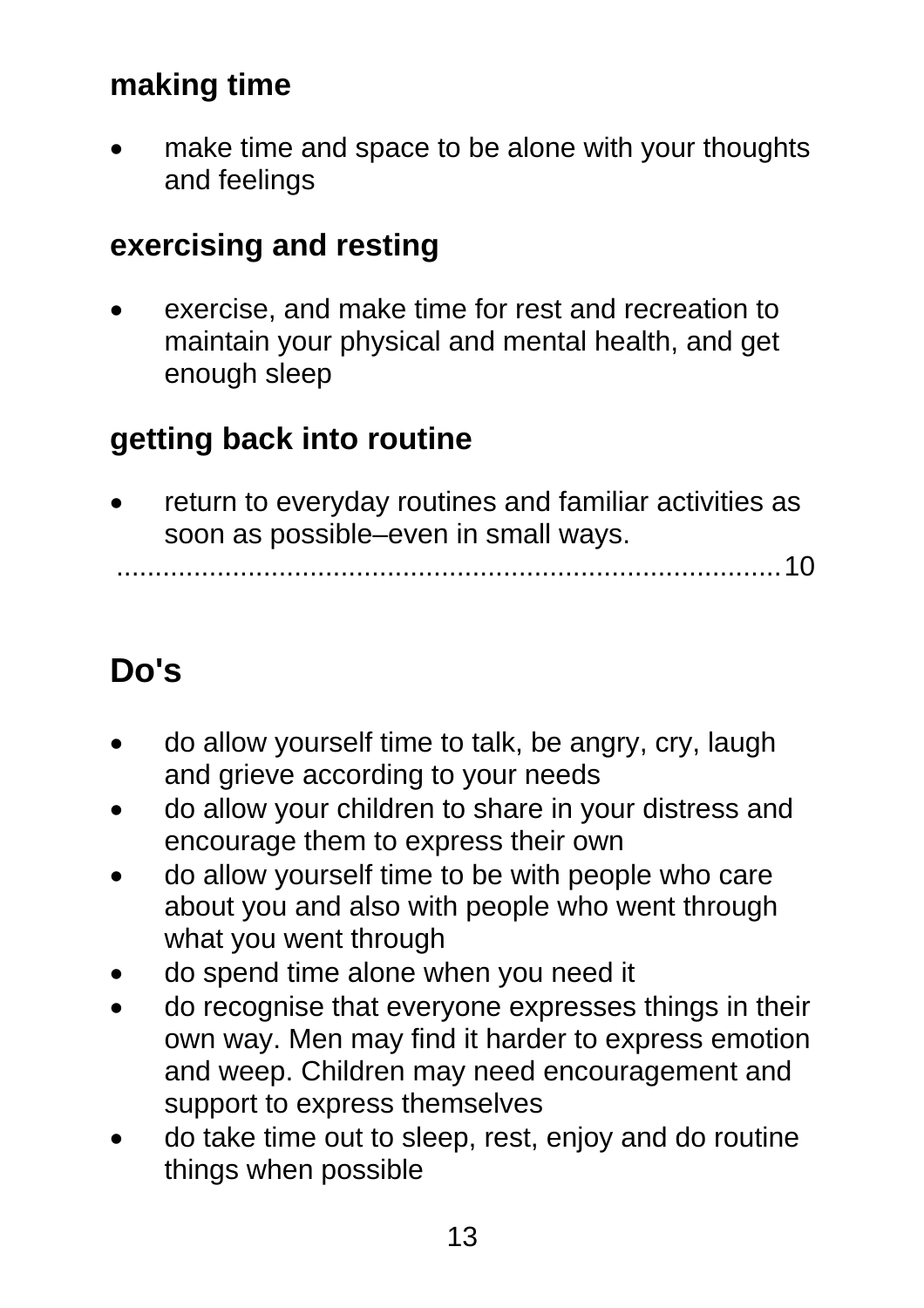- <span id="page-13-0"></span>• do allow your children to return to school and keep up with their activities as soon as they are ready
- do express your needs clearly and honestly to family, friends and officials.

# **Don'ts**

- don't bottle up feelings
- don't avoid talking and thinking about what has happened.

# **Staying healthy**

Some simple steps to look after your health are:

- watch your diet and physical health
- do at least 30 minutes of exercise a day
- watch your coffee, cigarette, alcohol and drug intake.
- drive more carefully
- be safe at home and at work, don't take short cuts
- continue your normal medical treatment
- try not to work overly long hours.

......................................................................................11

# **Seeking support**

Seeking support after a major personal crisis can be a positive step. Some people choose to seek informal help from family, friends, colleagues or through their faith.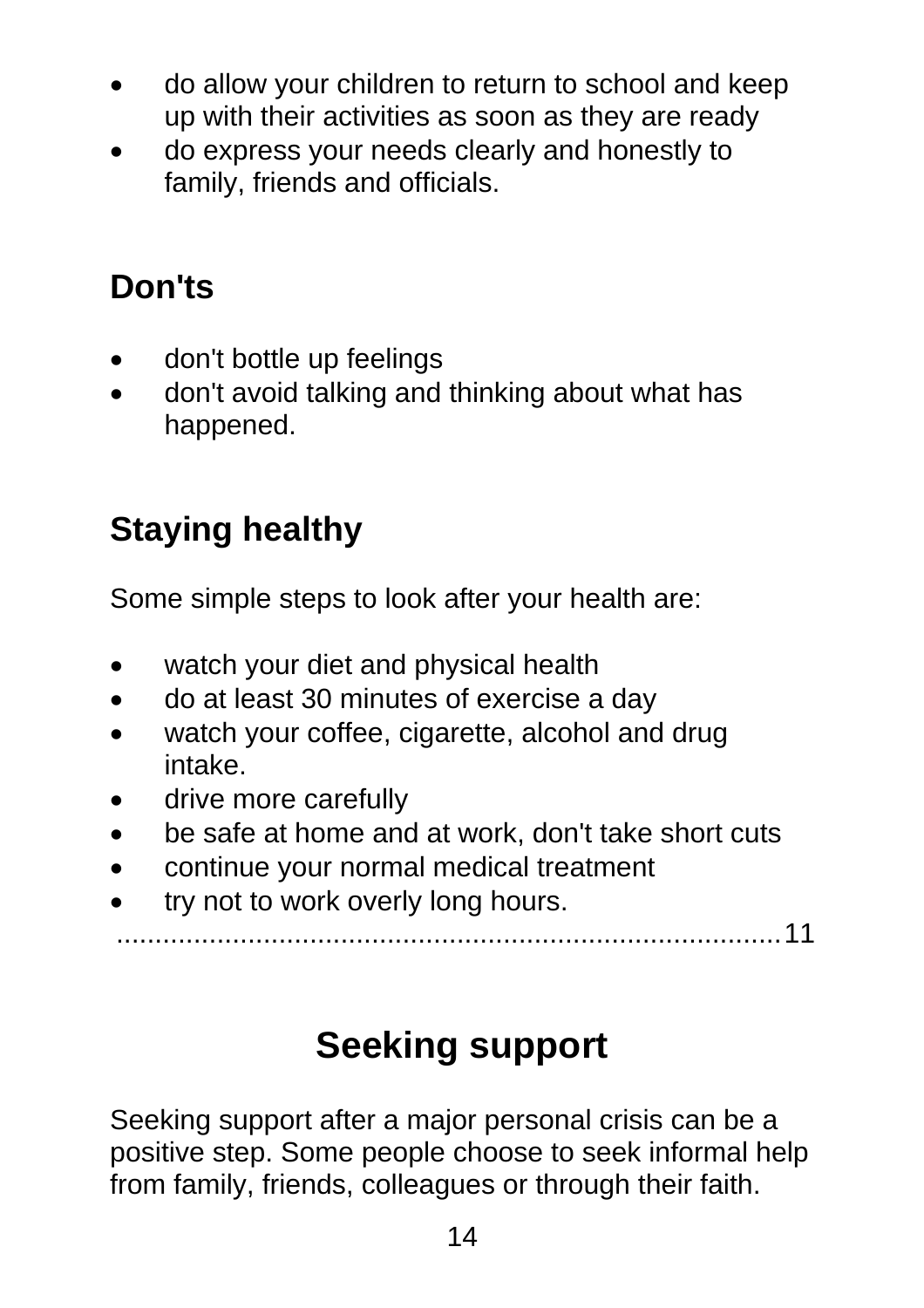Sometimes, however, informal support may not be enough. Consider seeking professional help if:

- your emotions or physical symptoms are too intense or persistent
- you feel too numb, cut off or you have to keep active in order not to feel
- you continue to have nightmares, poor sleep or flashbacks
- your family, social or work relationships suffer
- sexual problems develop
- you experience loss of memory and concentration
- your performance suffers at school, work or home
- you have accidents or illness
- you increase smoking, drinking or drug taking
- you have no one to talk to about your experience
- you have lost faith in yourself or the world
- you have feelings of hopelessness, despair or even suicide.

Consider professional assistance as preventative health care and get information and advice earlier rather than later. You can seek assistance from your general practitioner, community health service or an experienced registered psychologist.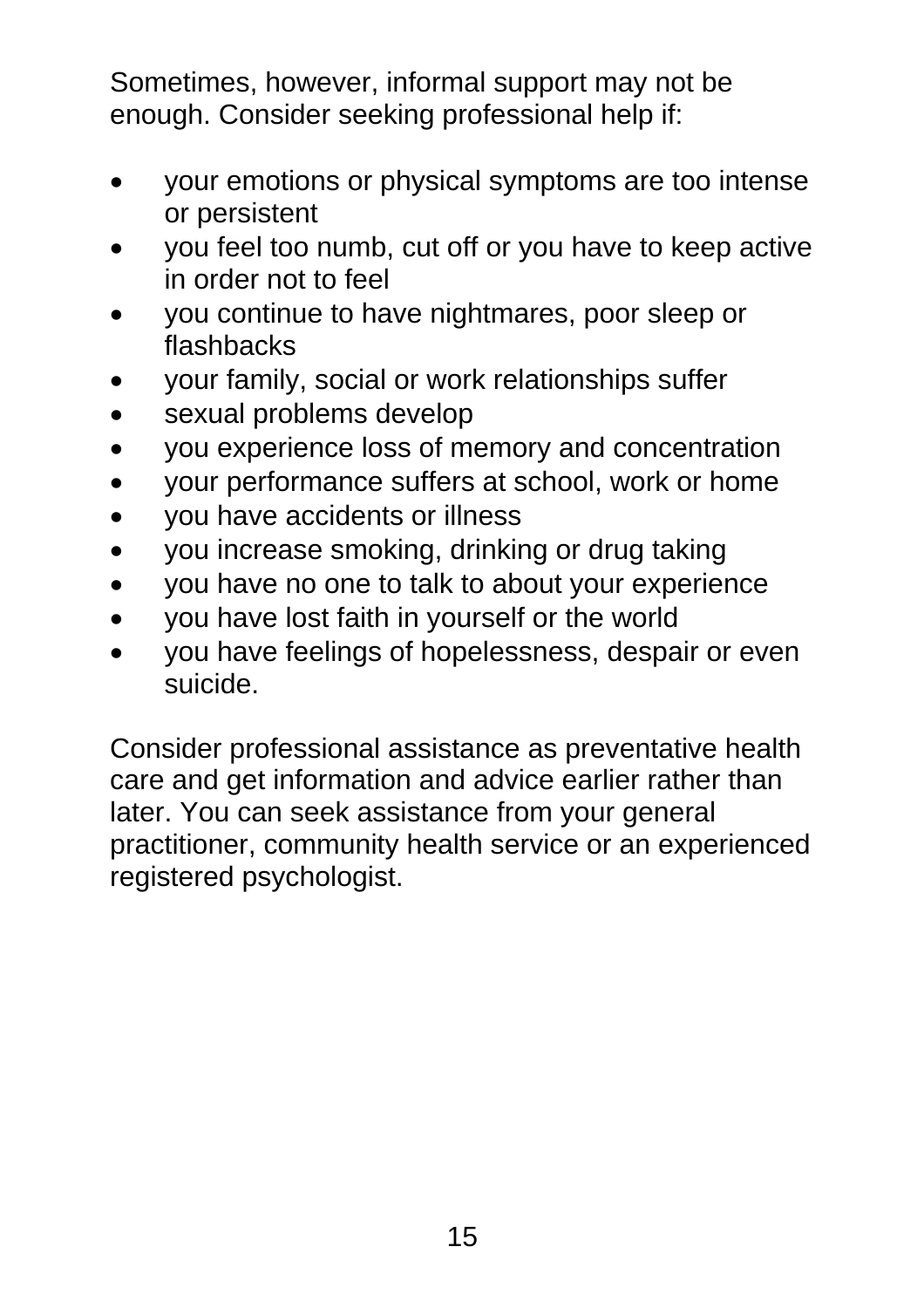Emergency REDiPlan is made possible by the generous support of

#### **FIRST NATIONAL FOUNDATION**

## **National Office**

155 Pelham Street, Tel 02 6234 7600 Fax 02 6234 7650

### **NSW**

159 Clarence Street, **Sydney** NSW 2000 Tel 02 9229 4111 Fax 02 9229 4111 Fax 08 8924 3909

# **QLD**

49 Park Road, Milton QLD 4064 Tel 07 3367 7222 Fax 07 3367 7444

## **SA**

207-217 Wakefield Street, Adelaide SA 5000 Tel 08 8100 4500 Fax 08 8100 4503 Fax 03 6231 1250